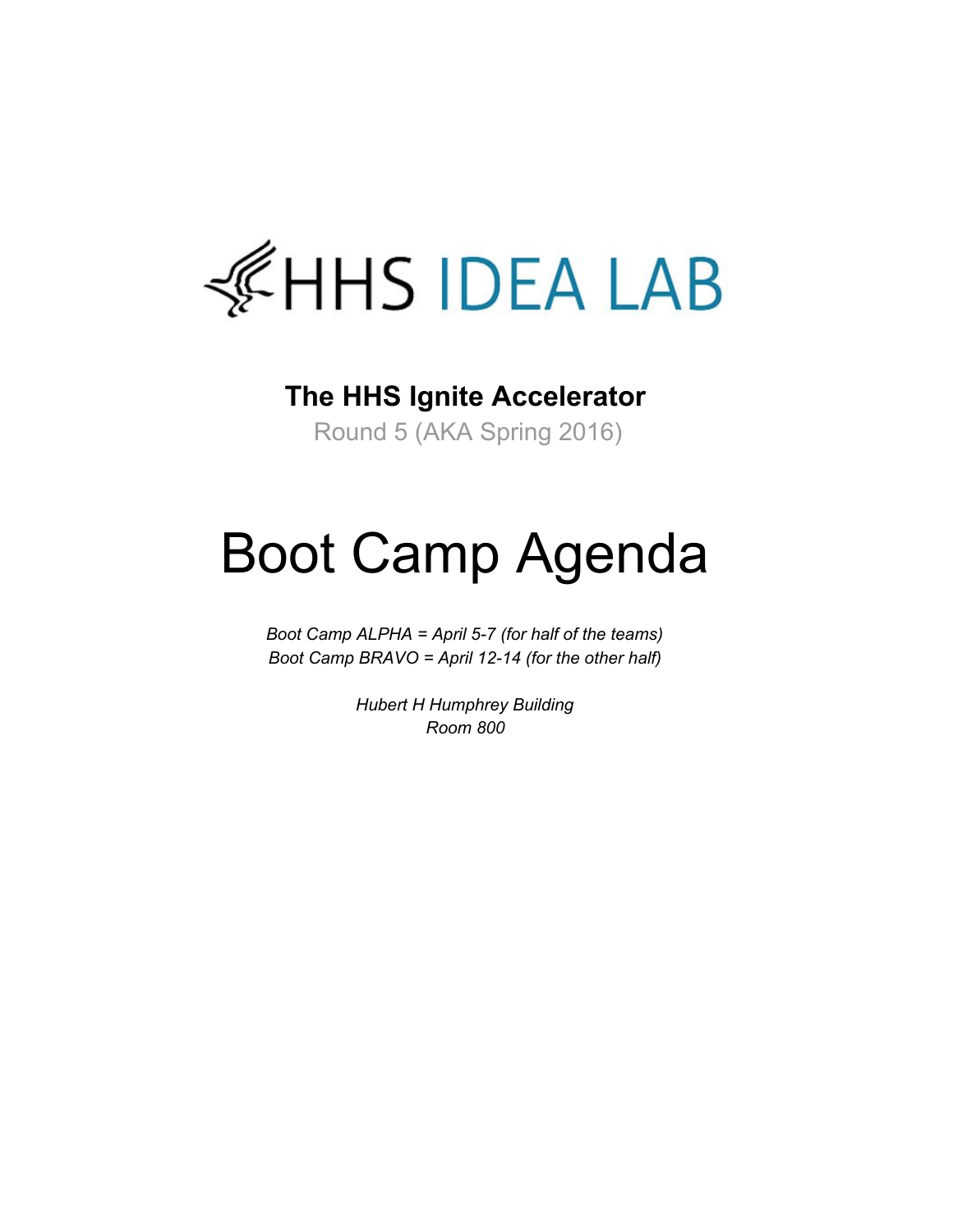## DAY 1 | TUESDAY

| Time           | Topic                                                                                            | <b>Key Concepts</b>                                                                                                                                                                                                                                                                                                                           |
|----------------|--------------------------------------------------------------------------------------------------|-----------------------------------------------------------------------------------------------------------------------------------------------------------------------------------------------------------------------------------------------------------------------------------------------------------------------------------------------|
| $9:00 - 9:30$  | Welcome!                                                                                         | High level Overview of Ignite Program &<br>$\bullet$<br>Expectations of Boot Camp (Read Holman, HHS)<br>Intro the teaching team (Dean Chang, UMD)<br>$\bullet$                                                                                                                                                                                |
| $9:30 - 10:10$ | <b>Project Presentations</b><br>(60 seconds per team)                                            | Teams pair up, introduce themselves and present<br>plain language explainer to the partner team.<br>Partner team then presents other team's project to<br>the group                                                                                                                                                                           |
| 10:10-11:30    | Design Thinking                                                                                  | Gift Giving Exercise and debrief                                                                                                                                                                                                                                                                                                              |
| 11:30-1:00     | Lunch                                                                                            | Lunch will be provided for this day                                                                                                                                                                                                                                                                                                           |
| $1:00-2:00$    | Lecture:<br>Customer Service (CS)<br>Value Proposition (VP)<br>Plain Language Explainer<br>(PLE) | Customer Segments (ex: types of hospitals, etc)<br>Customer Types (ex: End-user, Decision Maker,<br>etc)<br>Stakeholder mapping, Storyboarding, etc                                                                                                                                                                                           |
| 2:00-3:30      | <b>Working Session:</b>                                                                          | Suggested time frames:<br>$2:00-2:20$ = Teams work at their tables to<br>$\circ$<br>refine their CS and customer types<br>$2:20-2:40$ = Develop VPs for each CS<br>$\circ$<br>$2:40-3:00 =$ Develop ecosystem/<br>$\circ$<br>stakeholder map<br>$3:00-3:20 =$ Develop PLE<br>$\circ$<br>3:20-3:30 = Transition to Feedback session<br>$\circ$ |
| 3:30-5:00      | Feedback Session:<br><b>CS/VP/PLE</b>                                                            | Break into 3 groups $-$ 3-4 teams per group ( $\approx$ 20-30<br>minutes per team for discussion/presentation)                                                                                                                                                                                                                                |
| 5:00-5:30      | Regroup and Recap                                                                                |                                                                                                                                                                                                                                                                                                                                               |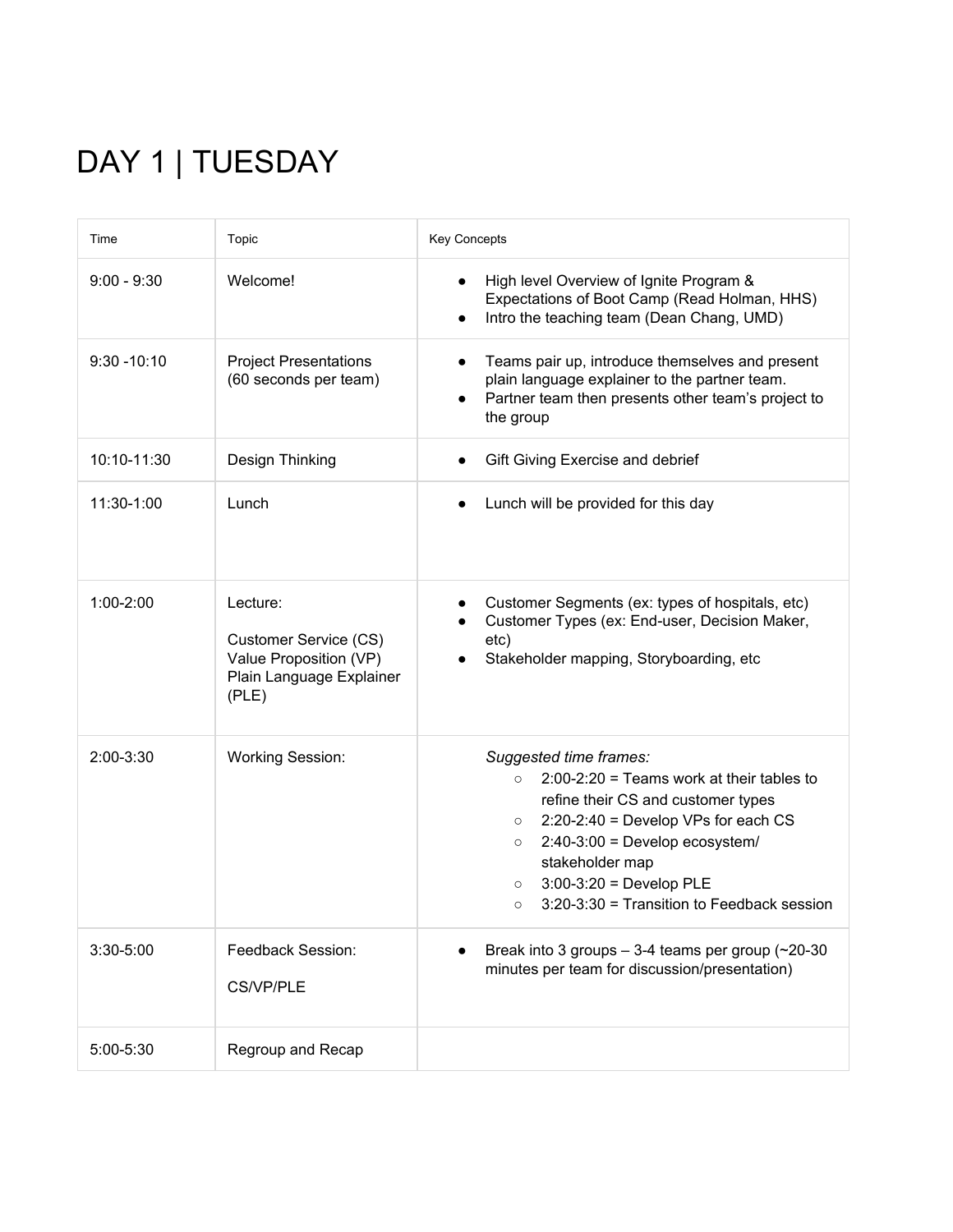## DAY 2 | WEDNESDAY

| Time          | Topic                                                                                            | <b>Proposed Activities</b>                                                                                                                                                               |
|---------------|--------------------------------------------------------------------------------------------------|------------------------------------------------------------------------------------------------------------------------------------------------------------------------------------------|
| $9:00 - 9:15$ | Welcome to Day 2!                                                                                |                                                                                                                                                                                          |
| $9:15 - 9:30$ | Review of Day 1 concepts                                                                         | • Brief review of Customer Segmentation and Value<br>Proposition + Design Thinking to tie all topics that have<br>been presented together                                                |
| 9:30-10:30    | Interview<br>Workshop/Discussion                                                                 | • Review of what makes a good interview<br>• Discussion of team interview experiences (teams share<br>good and bad interviews that they have done<br>• Role playing to strengthen skills |
| 10:30-12:30   | Working session:<br>Work with Coaches. Prep<br>for Interviews.                                   | • Lunch is on your own during this time frame                                                                                                                                            |
| 12:30-2:30    | <b>Working Session:</b><br><b>Conduct 3 interviews</b>                                           | Suggested time frames:<br>12:30-1:00 Interview 1<br>$\circ$<br>1:15-1:45 Interview 2<br>$\circ$<br>2:00-2:30 Interview 3<br>$\circ$                                                      |
| 2:30-3:30     | <b>Working Session:</b><br>Debrief on Interviews.<br>Update CS/VP, comms<br>assets, and strategy | • Teams discuss results of interviews<br>• Update CS/VP and how you describe your project                                                                                                |
| 3:30-5:00     | Feedback Session:<br>PLE, CS, VP,                                                                | Break into 3 groups (4 teams per group). 20-30 minutes per<br>team.                                                                                                                      |
| 5:00-5:30     | Regroup and Recap                                                                                | Tie up what learned<br>2-3 teams present briefly to everyone and Teaching<br>team point out what they did well                                                                           |